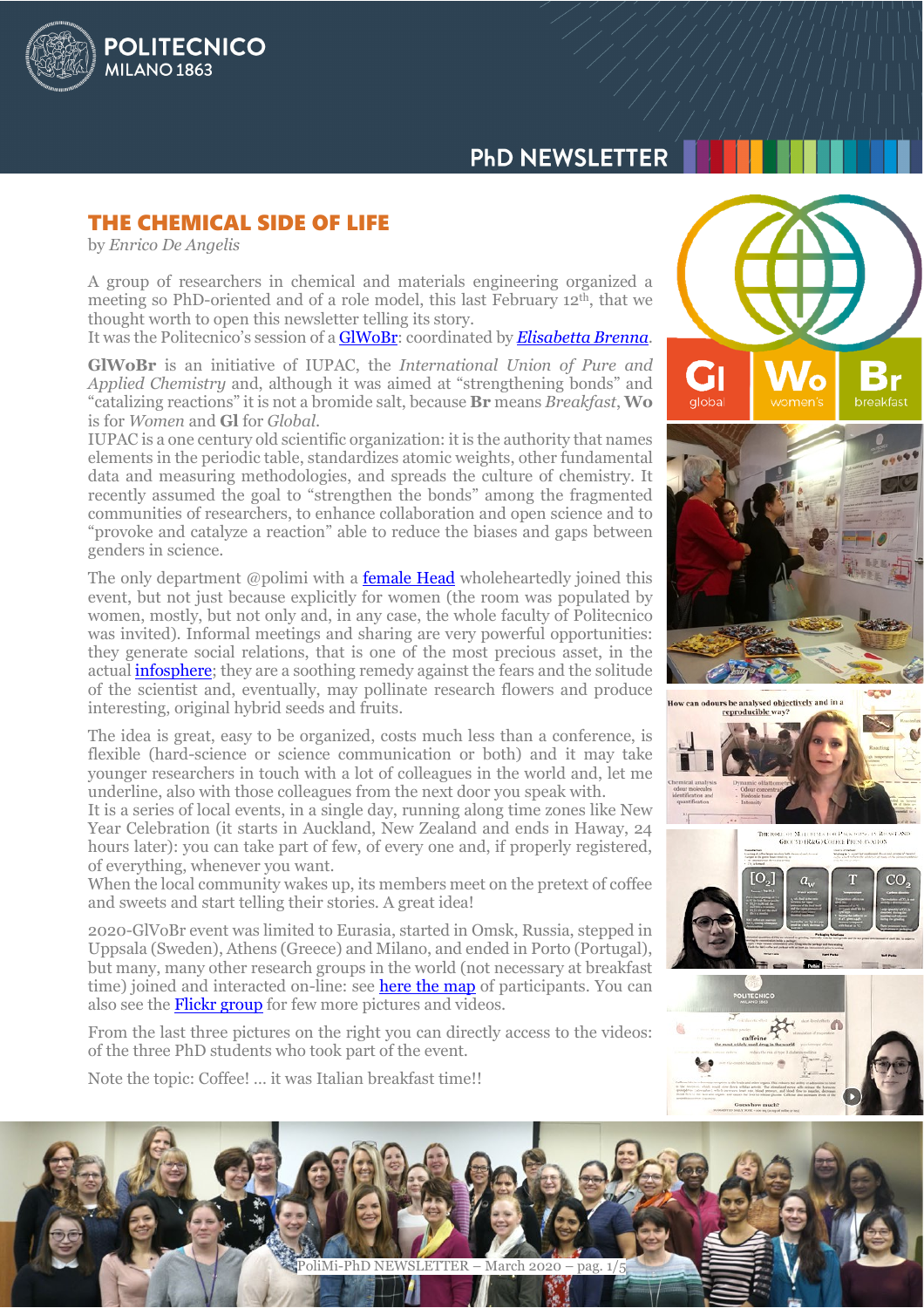# CALLS AND EVENTS



### **ST SEMINARS SERIES: THE SHAPE OF THE FUTURE**

The Dipartimento di Elettronica, Informazione e Bioingegneria and ST Microelectronics organise the ST Seminars series "The Shape of the Future". The events will take place at DEIB in "Emilio Gatti" Conference Room. The first appointment will be on March 11th, 2020 at 4.30 pm on "The evolution of the Smart Power technologies and how has changed the design methodology in the last 20 years". Further details in **this page**. The participation is free of charge but registration is required (at the **following link**).

11th March 2020, 4.30pm



### **INNOVATE FOR THE "INTERNET OF INTELLIGENT THINGS"**

STMicroelectronics is pleased to launch Technologies and Systems Days, a series of events to foster collaborations and exchanges between Industry and Academia. These events give researchers the opportunity to share with students their latest developments on emerging technologies topics that include, but are not limited to, artificial intelligence, next-gen sensors, and innovative platforms. This edition entitled Innovate for the "Internet of Intelligent Things" is organized in collaboration with the Department of Electronics, Information

and Bioengineering of Politecnico di Milano and includes:

- Keynotes by world-renewed innovators
- Talks with researchers and developers from ST and Politecnico di Milano
- An exhibition area where to see live demonstrations and prototypes of research projects
- A testimony of an internship experience in ST.

Further details are available in **this page**. Please register at the **following link** 

26th March 2020, 8.30am-17.30pm, aula De Donato

 $\Lambda$ 

 $\bigcap$ 



### **INPS GRANTS FOR STUDYING ABROAD**

INPS, the Italian National Institute for Social Security issues a call for grants aimed at sons and daughters of employees working in the Italian public sector. The grants cover the expenses of study periods abroad, especially aimed at learning foreign languages. For further details please visit **[INPS website](https://www.inps.it/nuovoportaleinps/default.aspx?itemdir=50050)** 

Deadline for applications: 10 March 2020



### **VISION INSTITUTE: PHD POSITION**

A position for a PhD student is available starting next September in the **Olivier** [Marre](http://oliviermarre.free.fr/) lab, in the [Vision Institute,](http://www.institut-vision.org/en/) Paris. The funded position is part of a Marie Curie training network, and the student will have the opportunities to interact with a network of retina labs across Europe.

A major focus of the lab is to understand the computations performed by the retina on the visual scene, how they depend on the visual context, and what are the circuits that implement these computations. They address these issues using modeling and a combination of experimental tools allowing to stimulate specific components of the retinal circuit while recording the retinal output.

The lab is highly interdisciplinary (biology, physics, engineering… doing modeling, experiments or both) and collaborative. The exact project is flexible depending on the student interests. PhD student should be from a foreign country and have spent less than a year in France over the last 3 years. If you are interested please send a cv t[o olivier.marre@gmail.com](mailto:olivier.marre@gmail.com)

Position starting September 2020

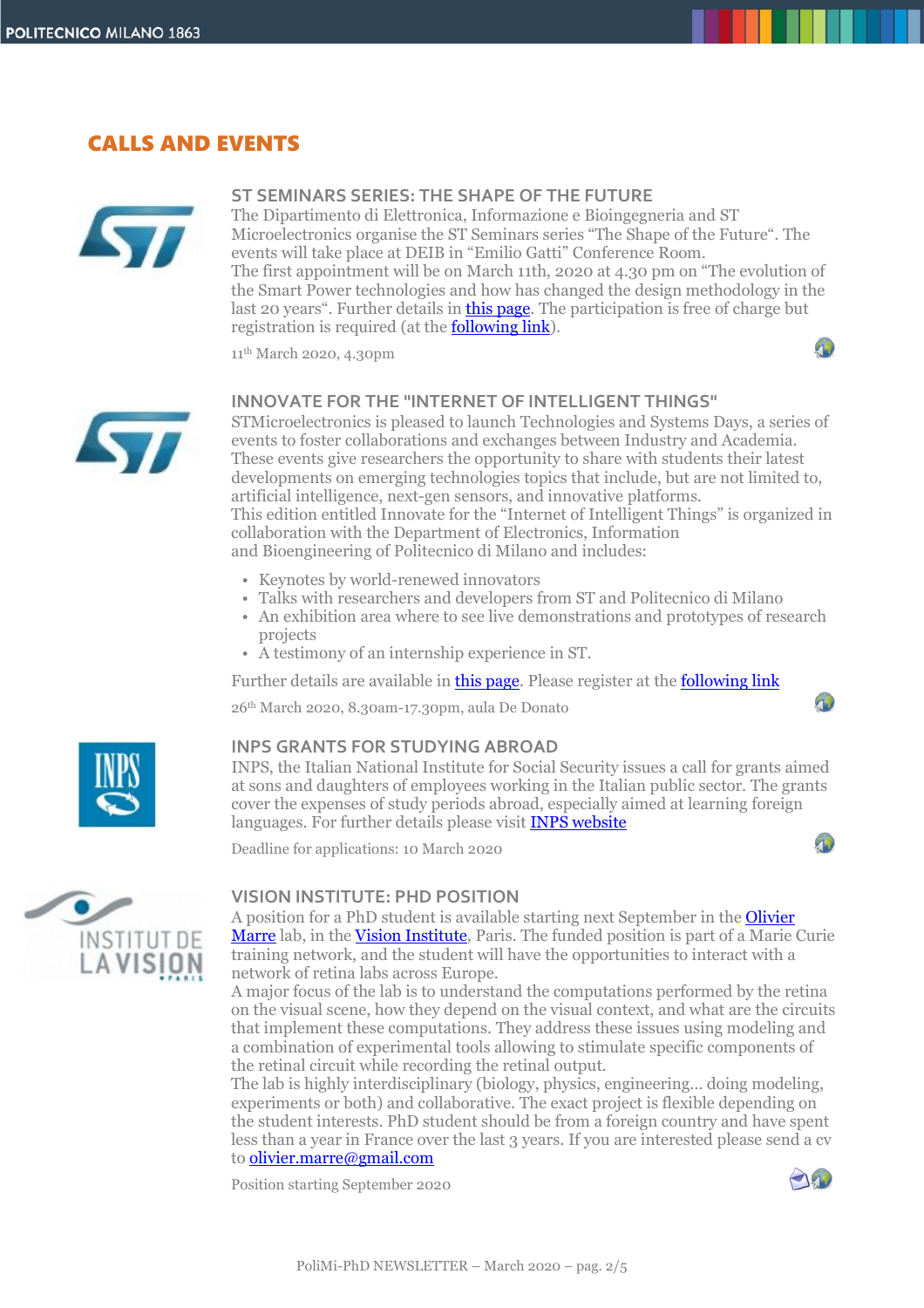

# **ERC GRANTS – TIPS AND TRICKS FOR A SUCCESSFUL PROJECT Prof. Mario Caironi**

Mario Caironi will describe his experience within his prestigious European Research Council (ERC) grants, including the recently awarded 2019 ERC Consolidator Grant "ELFO, Electronic Food: enabling edible electronic systems for biomedical and food monitoring applications".

March 27<sup>th</sup>2020, DEIB - Conference Room "E. Gatti" (building 20)





MathWorks

# **STATISTICS FOR SUSTAINABLE DEVELOPMENT**

Politecnico di Milano / Campus Life Division - Sustainability Unit in collaboration with the UNIPOLIS Foundation organizes the workshop on the topic: Statistics for sustainable development. The workshop (in Italian) is mainly intended for researchers, PhD candidates, and Postdoc. It is carried out with the aim of raising awareness of the potential in using statistics to promote sustainable development policies. Registration in [this page,](https://bit.ly/2vhfN74) program and further informations from [this page](https://bit.ly/37ktoHU)

March 31st , Aula Donatori

# **MATLAB® ASSOCIATE CERTIFICATION**

On Tuesday 21 April 2020, at 4.30 PM, Politecnico di Milano will host the test to achieve the Matlab® Associate Certification, the first step in the MATLAB® certification track. The test will be held at the Bovisa Campus (Room B8.2.1) as multiple-choice questions exam. To prepare for the test, you are strongly invited to follow the Matlab Fundamentals online course, available for all Politecnico di Milano from the Matlab Academy platform (see **here** for further information). The discounted prize for taking the test is EUR  $100 + 22\% \text{VAT} = \text{EUR } 122,00$ . Candidates interested in taking the exam are invited to register by filling in and submitting the form at the website **here**. Only the first 40 registrations will be accepted.

April 21st 2020, Bovisa Campus (Room B8.2.1)



 $\sqrt{2}$ 

 $\sqrt{2}$ 

# SEMINARS AND WORKSHOPS



# **PARMA SUMMER SCHOOL 2020 "ONE HEALTH"**

The European Food Safety Authority (EFSA), the School of Advanced Studies on Food and Nutrition of the University of Parma, with the collaboration of the Catholic University Sacro Cuore of Piacenza, are organising a Summer School for early- career researchers with the objective to provide an opportunity to learn from some of the most prominent experts in the field of One Health Approach, including theory, case studies, economic impact and consumers' perception. One Health is an approach to designing and implementing programmes, policies, legislation and research, at local, regional, national, and global level, in which multiple disciplines relate and work together to achieve better public health outcomes.

9-11 June 2020, Parma



#### **SUMMER SCHOOL "GOINGCIRCULAR WITH CRITICAL RAW MATERIALS"**

The goal of the School is to advance understanding of how circular economy approaches may assist a sustainable management of raw materials, from a company and supply chain perspective. This topic will be examined in light of technological, economic, environmental and regulatory aspects. Participants will have the chance to meet prominent scholars in the material criticality and circular economy fields to gain insights on current research and industrial practice, as well as emerging opportunities. Participation in and completion of the school is equivalent to 5 ECTS. Candidates interested in participating are requested to apply on the Summer School **webpage** before March 30th, 2020. See also the **Leaflet** 

6-10 July 2020, Como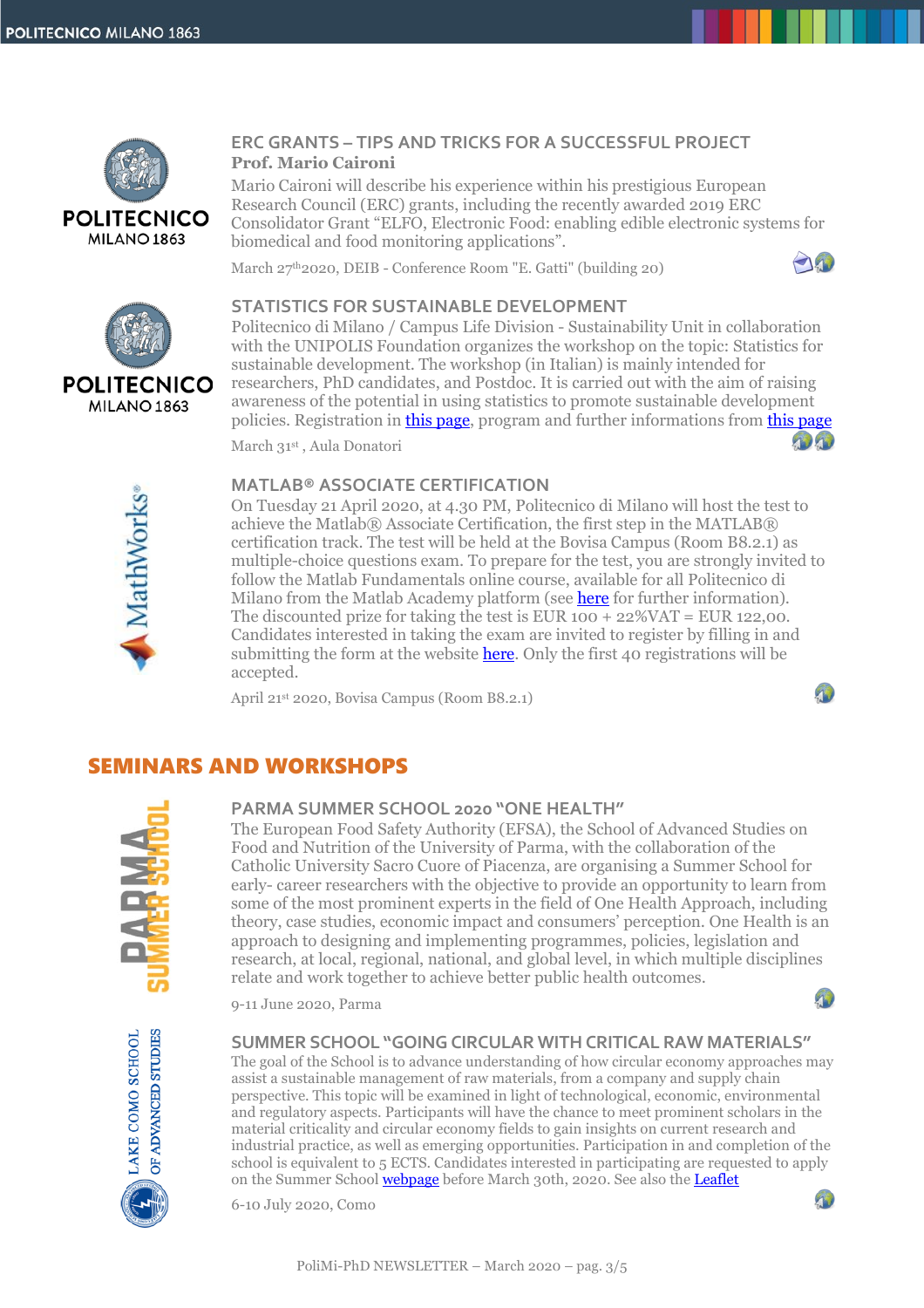# STARTING COURSES – PHD SCHOOL

# **PROJECT MANAGEMENT BASICS**

# **Prof. Beffani Armando, Prof. Fuggetta Alfonso, Prof. Grilli Colombo Sara**

Develop Project Management competencies and provide basic tools and techniques for Project Management activities

From 3rd to 17th March 2020

# **SCIENTIFIC COMMUNICATION IN ENGLISH Prof. Biscari Paolo, Prof. Sluckin Timothy**

The aim of the course is to develop and improve the candidates' scientific writing, as well as increase their ability to deliver scientific and technical presentations in English.

From 3rd to 20th March 2020

# **SCIENTIFIC REASONING: PHILOSOPHY, LOGIC AND APPLICATIONS Prof. Valente Giovanni, Prof. Chiffi Daniele**

The course aims to explore the different forms of reasoning adopted in scientific practice. Specifically, it deals with philosophical issues concerning the logie of science and the way in which it can be reliably applied in various scientific disciplines as well as in engineering, architecture and design.

From 24th to 27th March 2020

# STARTING COURSES – DOCTORAL PROGRAMMES

# PHD IN INFORMATION TECHNOLOGY

### **ORGANIC ELECTRONICS: PRINCIPLES, DEVICES AND APPLICATIONS**

#### **Prof. Dario Andrea Nicola Natali**

The interest in organic semiconductors stems not only from their intriguing optoelectronic properties – which can be chemically tailored- but also from their chemical and physical peculiarities, such as the mechanical flexibility, solubility, processability at almost room temperature and on virtually arbitrary substrates, compatibility with large area coverage. Most notably, thanks to the solution processabilty, organic semiconductors can be processed as functional inks and dispened by means of techniques adapted from the graphic arts, such as flexography, gravure, screen-, aersol- and inkjet- printing. All these features offer a stimulating environment for applications that can be hardly addressed by means of conventional inorganic semiconductors (large-area imagers and displays, thin-film sensors, flexible optoelectronics systems, biocompatible/disposable electronics).

The course aims at providing the scientific and technological background of this emerging field.

From 2nd to 6th March 2020



20